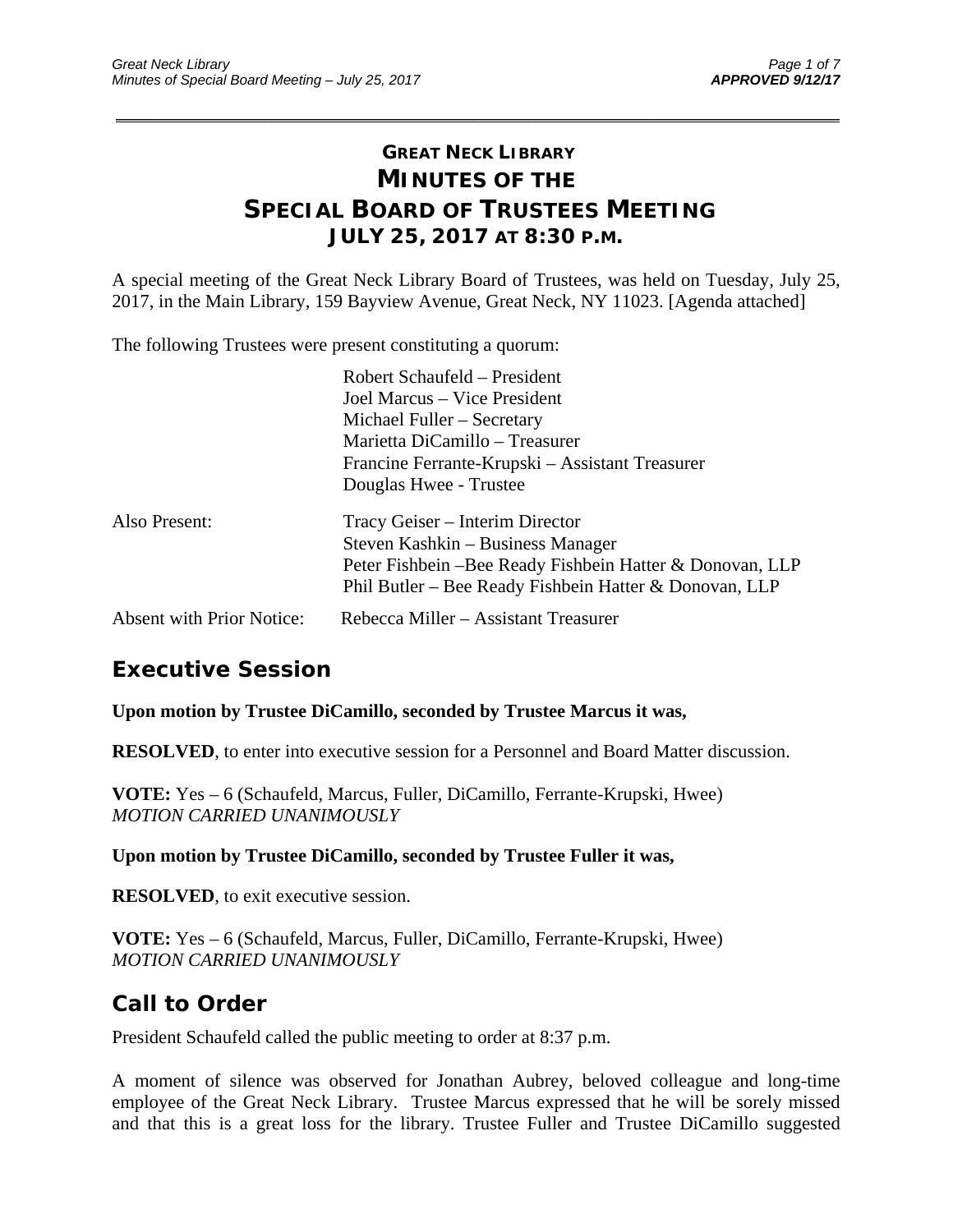honoring him by naming the History Room after him. This item will be placed on the agenda for the next Main Building Committee meeting.

# **Peter Fishbein of Bee Ready Fishbein Hatter & Donovan, LLP**

Peter Fishbein introduced himself as Library Counsel. He explained that a hearing was held earlier in the evening at the Executive Session regarding Trustee Hwee on charges of misconduct and neglect of duty. He then instructed the Board of Trustees that they may take action or no action at this time, pursuant to the Library by-Laws.

#### **Upon motion by Michael Fuller and seconded by Joel Marcus, and after discussion, it was,**

RESOLVED, that the Great Neck Library Board of Trustees having heard the charges brought forth against Trustee Hwee, and Trustee Hwee having responded to those charges, remove Trustee Hwee as a Trustee of the Great Neck Library.

**VOTE:** Yes – 5 (Schaufeld, Marcus, Fuller, DiCamillo, Ferrante-Krupski) *MOTION CARRIED UNANIMOUSLY* 

*Board Comment: Mr. Hwee was asked to leave the Board table.* 

### **Secretary's Report of Nominating Endorsed Candidates**

Secretary Fuller read aloud the Nominating Committee Endorsed Candidates Report for the October 30, 2017 Election. The report was accepted by the Board of Trustees.

Text of Report below:

The Nominating Committee has endorsed the candidates below to fill two seats on the Library Board of Trustees and two seats on the Nominating Committee that will be expiring January 2018.

#### BOARD OF TRUSTEES

Four Year Term January 2018-2022 for the seat currently held by Michael Fuller: Dr. Barry Smith Four Year Term January 2018-2022 for the seat currently held by Marietta DiCamillo: Weihua Yan

#### NOMINATING COMMITTEE

Three Year Term January 2018-2021 for the seat currently held by Marie Franzoni: Cheng Ye Three Year Term January 2018-2021 for the seat currently held by Omer Soykan: Samuel Gottlieb

# **Payroll Changes**

**Upon motion by Marietta DiCamillo and seconded by Joel Marcus, and after discussion, it was,**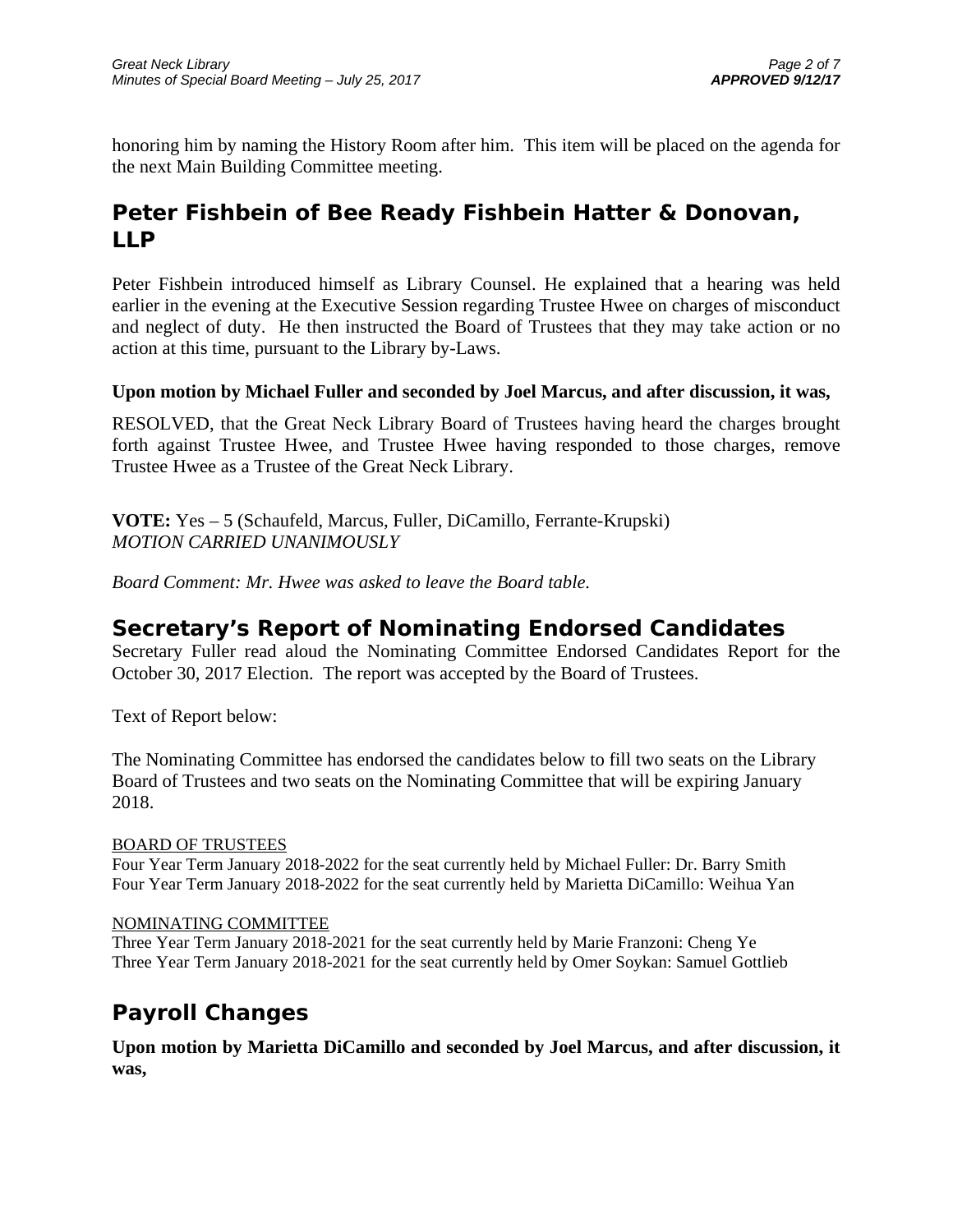**RESOLVED,** that the Great Neck Library Board of Trustees accept the Payroll Change reports of June 1, 2017 through June 30, 2017 as presented, which have been reviewed by the Finance Committee.

**VOTE:** Yes – 5 (Schaufeld, Marcus, Fuller, DiCamillo, Ferrante-Krupski) *MOTION CARRIED UNANIMOUSLY* 

# **Approval of Staff Association Memorandum of Agreement**

**Upon motion by Francine Ferrante-Krupski and seconded by Marietta DiCamillo, and after discussion, it was,** 

**RESOLVED,** that the Great Neck Library Board of Trustees ratify the Memorandum Agreement by and between the Great Neck Library Staff Association and the Great Neck Library dated June 29, 2017.

**VOTE:** Yes – 5 (Schaufeld, Marcus, Fuller, DiCamillo, Ferrante-Krupski) *MOTION CARRIED UNANIMOUSLY* 

*Board Comment: Trustee Fuller noted that this has been a long time in the works and he is happy that an agreement has been reached. Trustee DiCamillo stated that after serving on this committee for many years, she is delighted this is behind us.* 

# **Approval of Lakeville Lease Agreement**

**Upon motion by Michael Fuller and seconded by Marietta DiCamillo, and after discussion, it was,** 

**RESOLVED,** that the Great Neck Library Board of Trustees authorize the President to execute a Fourth Agreement of Lease Modification between Plymouth Realty Co., LLC and the Great Neck Library, for the renewal of the lease for the Lakeville Branch for a five (5) year period from May 1, 2017 through April 30, 2022 as presented.

**VOTE:** Yes – 5 (Schaufeld, Marcus, Fuller, DiCamillo, Ferrante-Krupski) *MOTION CARRIED UNANIMOUSLY* 

*Public Comment: R. Gilliar, N. Penner* 

### **Ratify Bayview Landscape Architecture Contract**

**Upon motion by Joel Marcus and seconded by Marietta DiCamillo, and after discussion, it was,** 

**MOVED,** that the Great Neck Library Board of Trustees ratify the contract between Bayview Landscape Architecture and the Great Neck Library which had been signed by the former Director. This contract which was designated as Phase II was merely a continuation of Phase I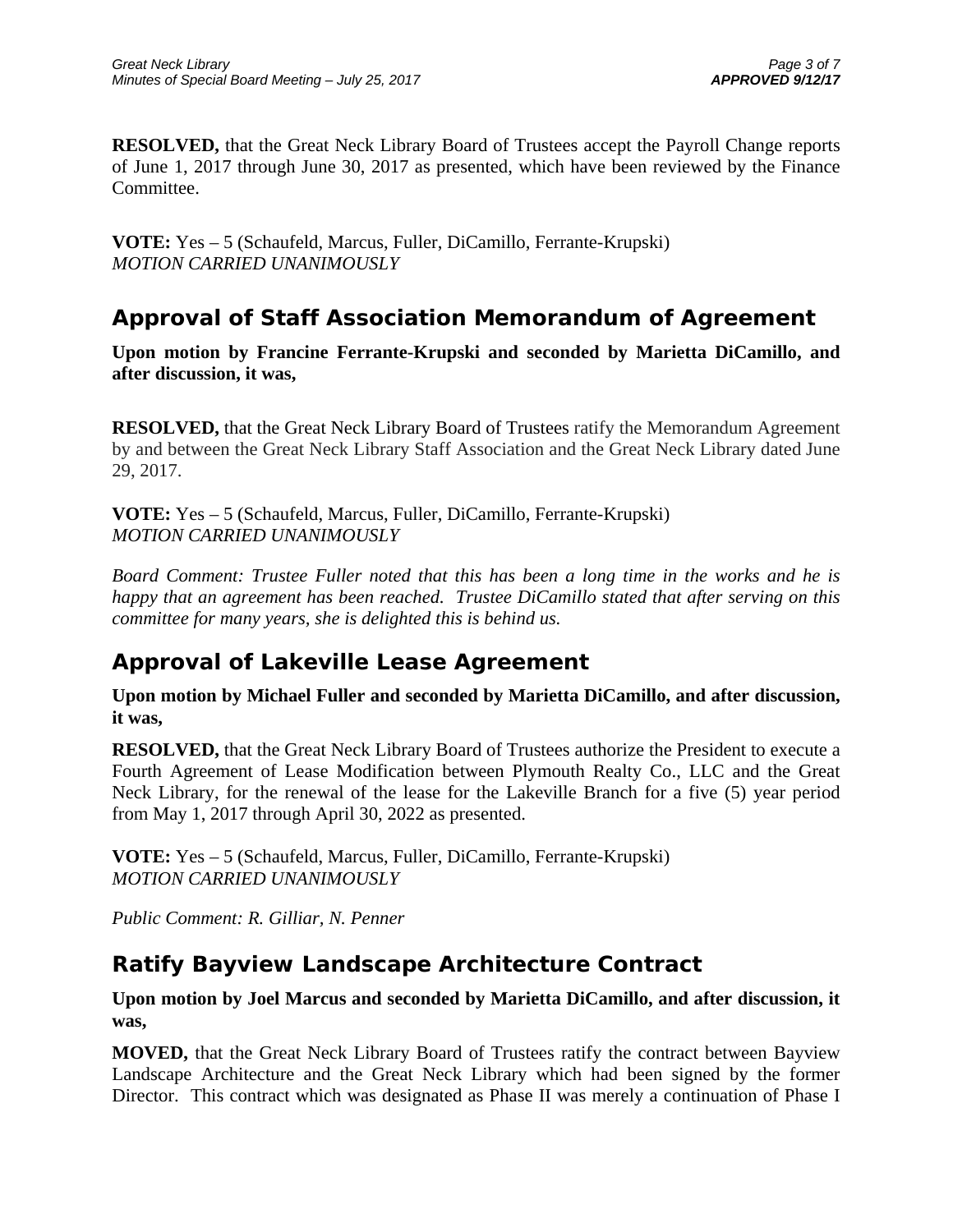and has been approved by the Finance Committee at a cost of \$77,000; such funds to be taken from the Landscaping Fund.

After discussion, the motion was amended. **Upon motion by Joel Marcus and seconded by Marietta DiCamillo, and after discussion, it was,** 

**RESOLVED,** that the Great Neck Library Board of Trustees ratify the contract between Bayview Landscape Architecture and the Great Neck Library which had been signed by the former Director. This contract which was designated as Phase II was merely a continuation of Phase I and has been recommended by the Finance Committee at a cost of \$77,000; such funds to be taken from the Landscaping Fund.

**VOTE:** Yes – 5 (Schaufeld, Marcus, Fuller, DiCamillo, Ferrante-Krupski) *MOTION CARRIED UNANIMOUSLY* 

### **Acceptance of Gift from J. Kureen**

**Upon motion by Michael Fuller and seconded by Francine Ferrante Krupski, and after discussion, it was,** 

**RESOLVED,** that the Great Neck Library Board of Trustees accept the donation of a Gregoire Nicolas Finez painting from Ms. Jennifer Kureen and that an acknowledgment and thank you letter be issued to Ms. Kureen.

**VOTE:** Yes – 5 (Schaufeld, Marcus, Fuller, DiCamillo, Ferrante-Krupski) *MOTION CARRIED UNANIMOUSLY* 

# **Approval of New Entry Mat for the Main Library**

**Upon motion by Francine Ferrante Krupski and seconded by Marietta DiCamillo, and after discussion, it was,** 

**RESOLVED,** that the Great Neck Library Board of Trustees approve the purchase of a new entry mat for the Main Library from Harry Katz Floor Coverings in the amount of \$4435.00 to be charged to the Main Building and Special Services Fund.

**VOTE:** Yes – 5 (Schaufeld, Marcus, Fuller, DiCamillo, Ferrante-Krupski) *MOTION CARRIED UNANIMOUSLY* 

*Board Comment: Trustee DiCamillo stated that this item was recommended by the Finance Committee and that this vendor was the lowest priced of the three (3) bids received.* 

*Public Comment: R. Gilliar*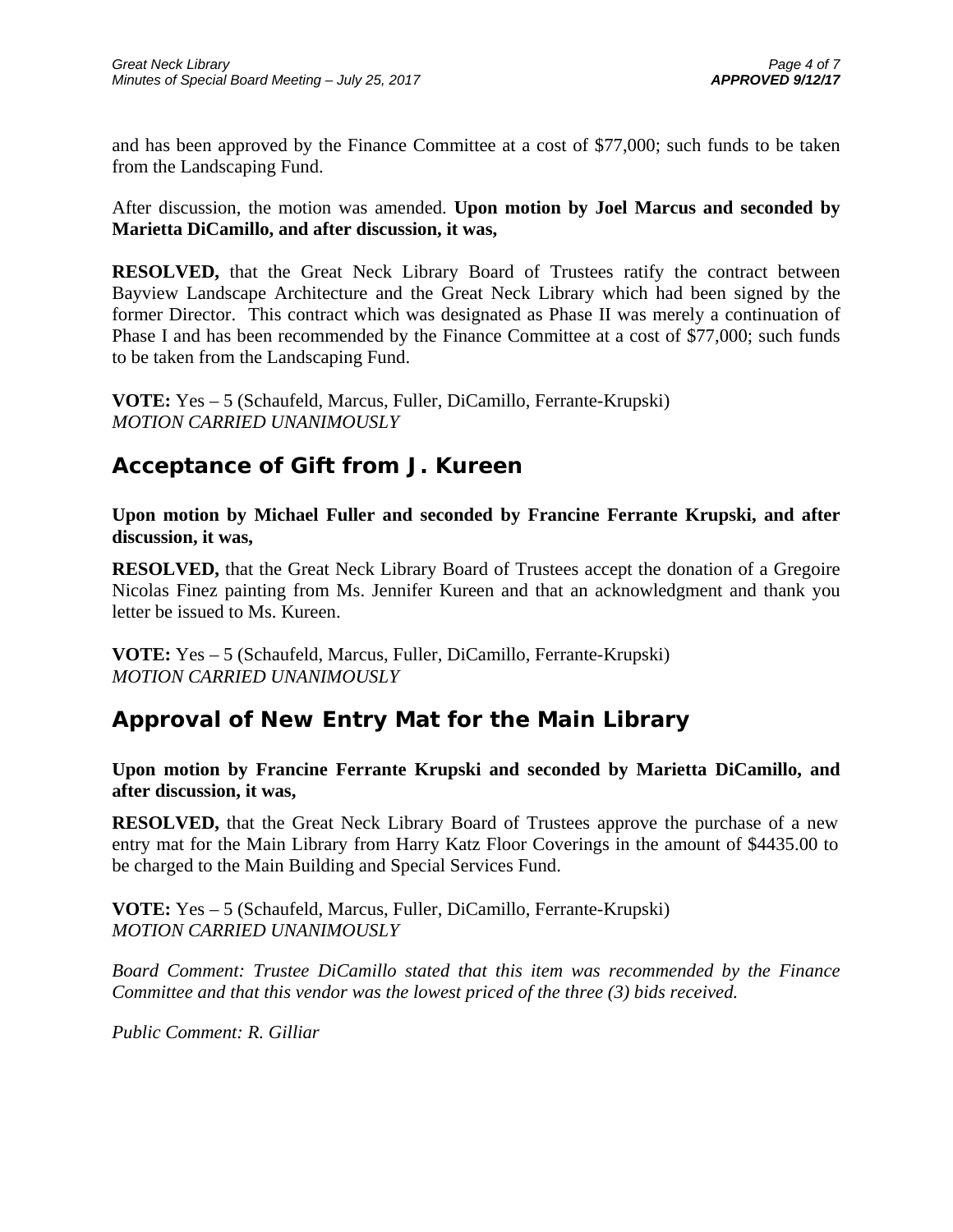# **Approval of Window Logo and Frosting for the Main Library**

**Upon motion by Marietta DiCamillo and seconded by Joel Marcus, and after discussion, it was,** 

**RESOLVED,** that the Great Neck Library Board of Trustees approve the purchase of window logo and frosting for the Main Library from Great Neck Glass & Shower Door in the amount of \$4000.00, which has been recommended by the Finance Committee, to be charged to the Main Building and Special Services Fund.

**VOTE:** Yes – 5 (Schaufeld, Marcus, Fuller, DiCamillo, Ferrante-Krupski) *MOTION CARRIED UNANIMOUSLY* 

*Public Comment: N. Penner* 

### **Approval of Temporary Landscaping for the Main Library**

**Upon motion by Michael Fuller and seconded by Marietta DiCamillo, and after discussion, it was,** 

**RESOLVED,** that the Great Neck Library Board of Trustees approve Roma Horticulture Inc. for a temporary landscaping project to enhance the Main Library in an amount not to exceed \$7500.00, as recommended by the Finance Committee, to be charged to the Landscaping Fund.

**VOTE:** Yes – 5 (Schaufeld, Marcus, Fuller, DiCamillo, Ferrante-Krupski) *MOTION CARRIED UNANIMOUSLY* 

*Board Comment: Three (3) bids, all under \$7,500.00, were received for this project.* 

*Public Comment: N. Camastro* 

# **Approval of Four (4) Electrical Outlets at the Main Library for the RFID Project**

#### **Upon motion by Joel and seconded by Marietta DiCamillo, and after discussion, it was,**

**RESOLVED,** that the Great Neck Library Board of Trustees approve Roland's Electric Inc. to install four (4) electrical outlets needed for the RFID project at the Main Library in the amount of \$2200.00, as recommended by the Finance Committee, to be charged to the Main Building and Special Services Fund.

**VOTE:** Yes – 5 (Schaufeld, Marcus, Fuller, DiCamillo, Ferrante-Krupski) *MOTION CARRIED UNANIMOUSLY*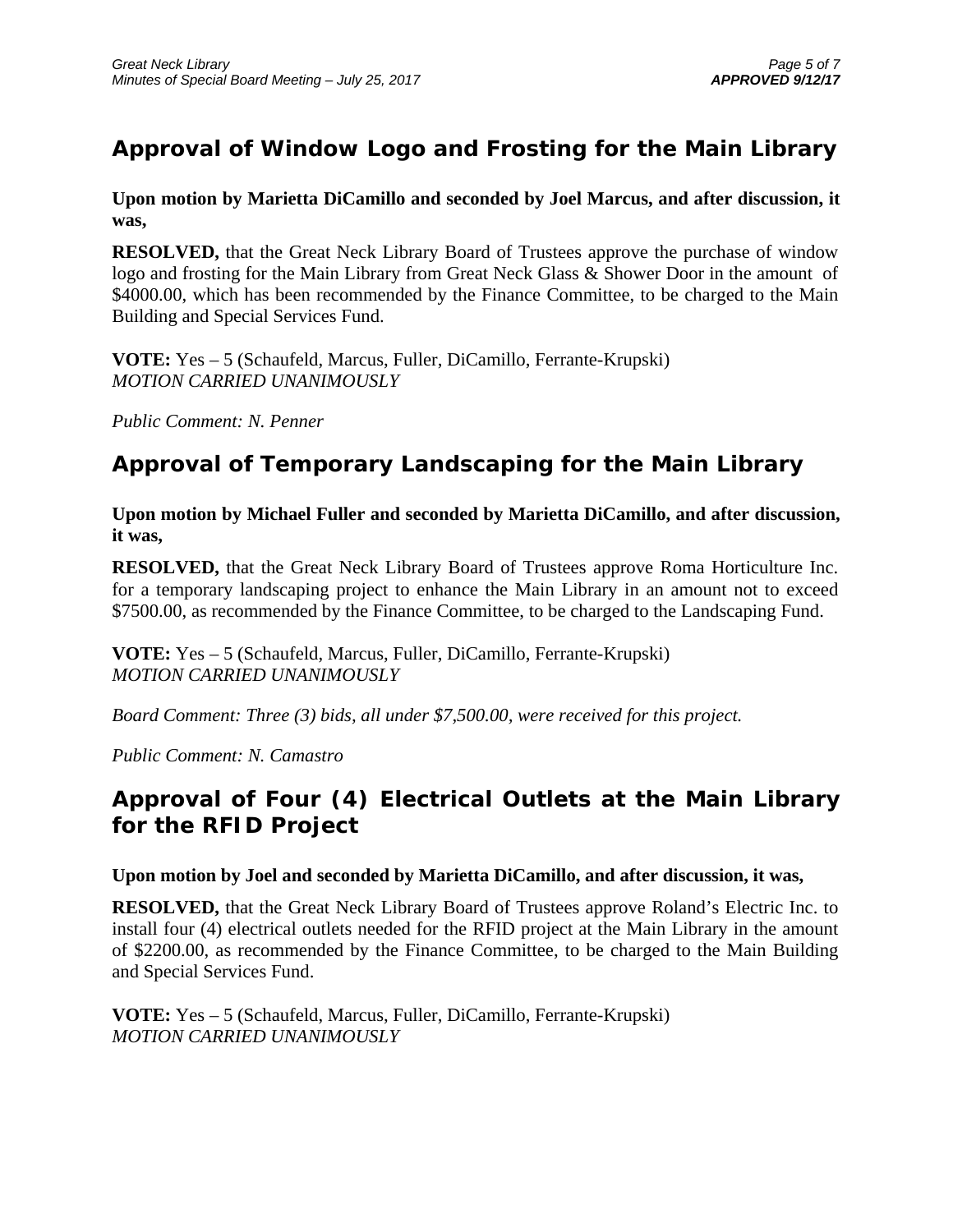# **Approval of RFID Network Cable Installation at the Main Library**

**Upon motion by Francine Ferrante Krupski and seconded by Michael Fuller, and after discussion, it was,** 

**RESOLVED,** that the Great Neck Library Board of Trustees approve Roland's Electric Inc. to install network cables needed for the RFID project at the Main Library in the amount of \$3250.00, as recommended by the Finance Committee, to be charged to the Main Building and Special Services Fund.

**VOTE:** Yes – 5 (Schaufeld, Marcus, Fuller, DiCamillo, Ferrante-Krupski) *MOTION CARRIED UNANIMOUSLY* 

## **Annual Maintenance Contract for Surveillance at the Main Library**

**Upon motion by Francine Ferrante Krupski and seconded by Marietta DiCamillo, and after discussion, it was,** 

**RESOLVED,** that the Great Neck Library Board of Trustees approve the Annual Maintenance & Support Contract from  $A+$  Technology & Security for the surveillance system at the Main Library in the amount of \$3,789.00 for one year; such funds to be taken from the Service Contract Line of the budget as recommended by the Finance Committee. Contract pending review by Legal.

**VOTE:** Yes – 5 (Schaufeld, Marcus, Fuller, DiCamillo, Ferrante-Krupski) *MOTION CARRIED UNANIMOUSLY* 

### **Approval of an RFP for a Space Planner for the Parkville Branch**

**Upon motion by Michael Fuller and seconded by Joel Marcus, and after discussion, it was,** 

**RESOLVED,** that the Great Neck Library Board of Trustees approve the Request for Proposal (RFP) for hiring a space planner for the Parkville Branch as presented. [copy appended]

**VOTE:** Yes – 5 (Schaufeld, Marcus, Fuller, DiCamillo, Ferrante-Krupski) *MOTION CARRIED UNANIMOUSLY* 

*Public Comment: D. Nachmanoff, R. Gilliar*